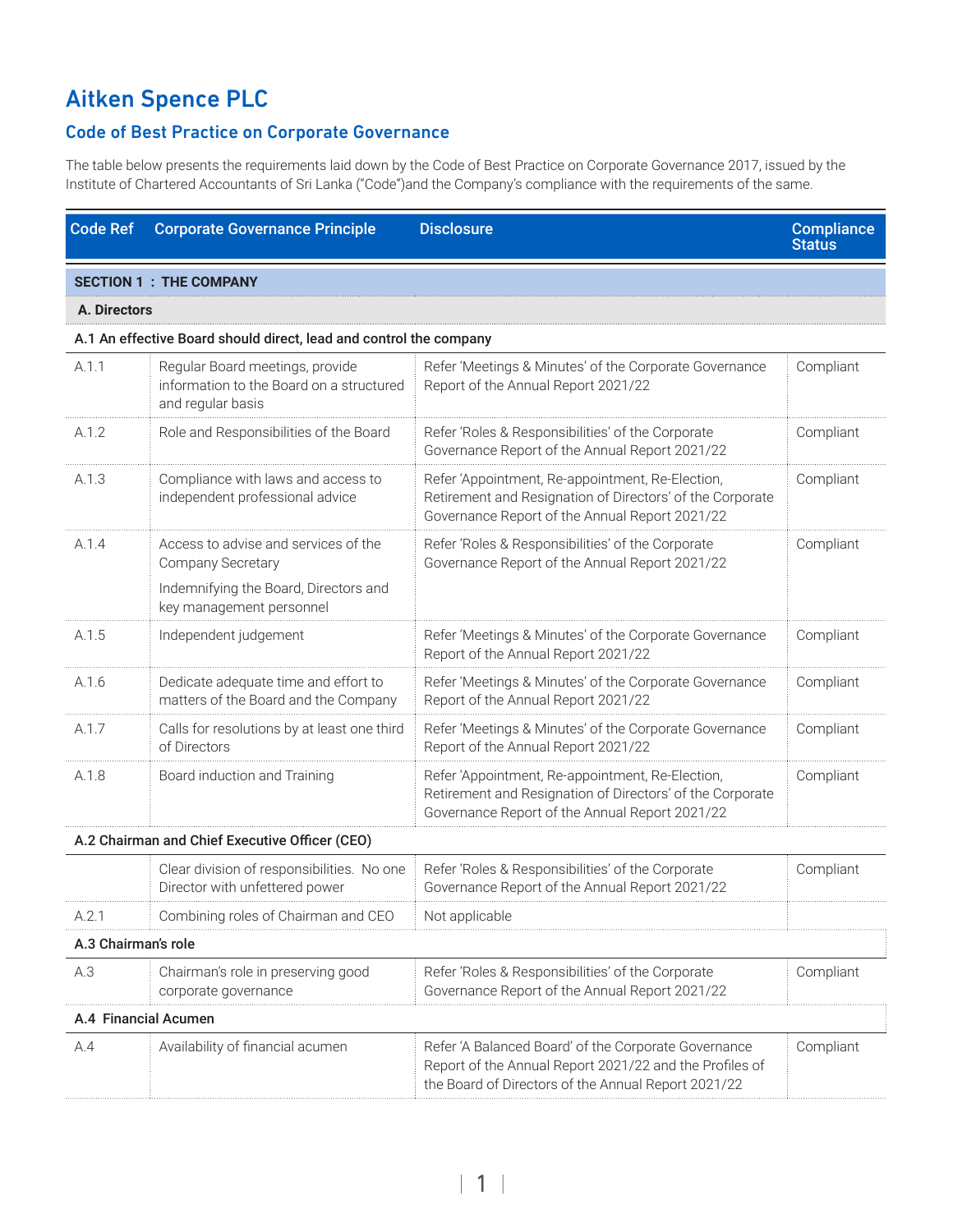## Code Ref Corporate Governance Principle Disclosure

| A.5 Board Balance |                                                                                                  |                                                                                                                                                                                                                     |                                                                                                                                                                     |
|-------------------|--------------------------------------------------------------------------------------------------|---------------------------------------------------------------------------------------------------------------------------------------------------------------------------------------------------------------------|---------------------------------------------------------------------------------------------------------------------------------------------------------------------|
| A.5               | Balance of Executive and Non-Executive<br><b>Directors</b>                                       | Refer 'A Balanced Board' of the Corporate Governance<br>Report of the Annual Report 2021/22 and the Profiles of<br>the Board of Directors of the Annual Report 2021/22                                              | Compliant                                                                                                                                                           |
| A.5.1             | Sufficient calibre and number of Non-<br><b>Executive Directors</b>                              | Refer 'A Balanced Board' of the Corporate Governance<br>Report of the Annual Report 2021/22                                                                                                                         | Compliant                                                                                                                                                           |
| A.5.2             | If the Board includes only 3 Non-<br>Executive Directors, they should be<br>independent          | Not applicable                                                                                                                                                                                                      |                                                                                                                                                                     |
| A.5.3             | Independence of Directors                                                                        | Refer 'Determining Independence of Directors' of the<br>Corporate Governance Report of the Annual Report<br>2021/22                                                                                                 | Compliant                                                                                                                                                           |
| A.5.4             | Annual declaration of independence by<br>Non-Executive Directors                                 | Refer 'Determining Independence of Directors' of the<br>Corporate Governance Report of the Annual Report<br>2021/22                                                                                                 | Compliant                                                                                                                                                           |
| A.5.5             | Annual determination of independence<br>of Non-Executive Directors in character<br>and judgement | Refer 'Determining Independence of Directors' of the<br>Corporate Governance Report of the Annual Report<br>2021/22                                                                                                 | Compliant                                                                                                                                                           |
| A.5.6             | Alternate Director to a Non-Executive<br>Director                                                | Refer 'Meetings & Minutes' of the Corporate Governance<br>Report of the Annual Report 2021/22                                                                                                                       | Compliant                                                                                                                                                           |
| A.5.7/<br>A.5.8   | Senior Independent Director (SID)                                                                | Although the Chairman is not an Independent Director,<br>a Senior Independent Director has not been formally<br>appointed.<br>The role of the Chairman and the Deputy Chairman &<br>Managing Director are distinct. | Mr.<br>Asirwatham<br>in his<br>capacity<br>as the lead<br>independent<br>director<br>acts as a<br>sounding<br>board to the<br>Chairman on<br>matters of<br>concern. |
| A.5.9             | Meeting of Chairman with Non-<br>Executive Directors                                             | Informal discussions take place on matters require the<br>attention of the Non-Executive Directors                                                                                                                  | Compliant                                                                                                                                                           |
| A.5.10            | Recording of dissent in minutes                                                                  | Refer 'Meetings & Minutes' of the Corporate Governance<br>Report of the Annual Report 2021/22                                                                                                                       | Compliant                                                                                                                                                           |
|                   | A.6 Supply of Information                                                                        |                                                                                                                                                                                                                     |                                                                                                                                                                     |
| A.6               | Timely information                                                                               | Refer 'Meetings & Minutes' of the Corporate Governance<br>Report of the Annual Report 2021/22                                                                                                                       | Compliant                                                                                                                                                           |
| A.6.1             | Obligation of the Management<br>to provide appropriate and timely<br>information                 | Refer 'Meetings & Minutes' of the Corporate Governance<br>Report of the Annual Report 2021/22                                                                                                                       | Compliant                                                                                                                                                           |
| A.6.2             | Timelines - Timely provision of Board<br>Papers, Board Meeting Minutes                           | Refer 'Meetings & Minutes' of the Corporate Governance<br>Report of the Annual Report 2021/22                                                                                                                       | Compliant                                                                                                                                                           |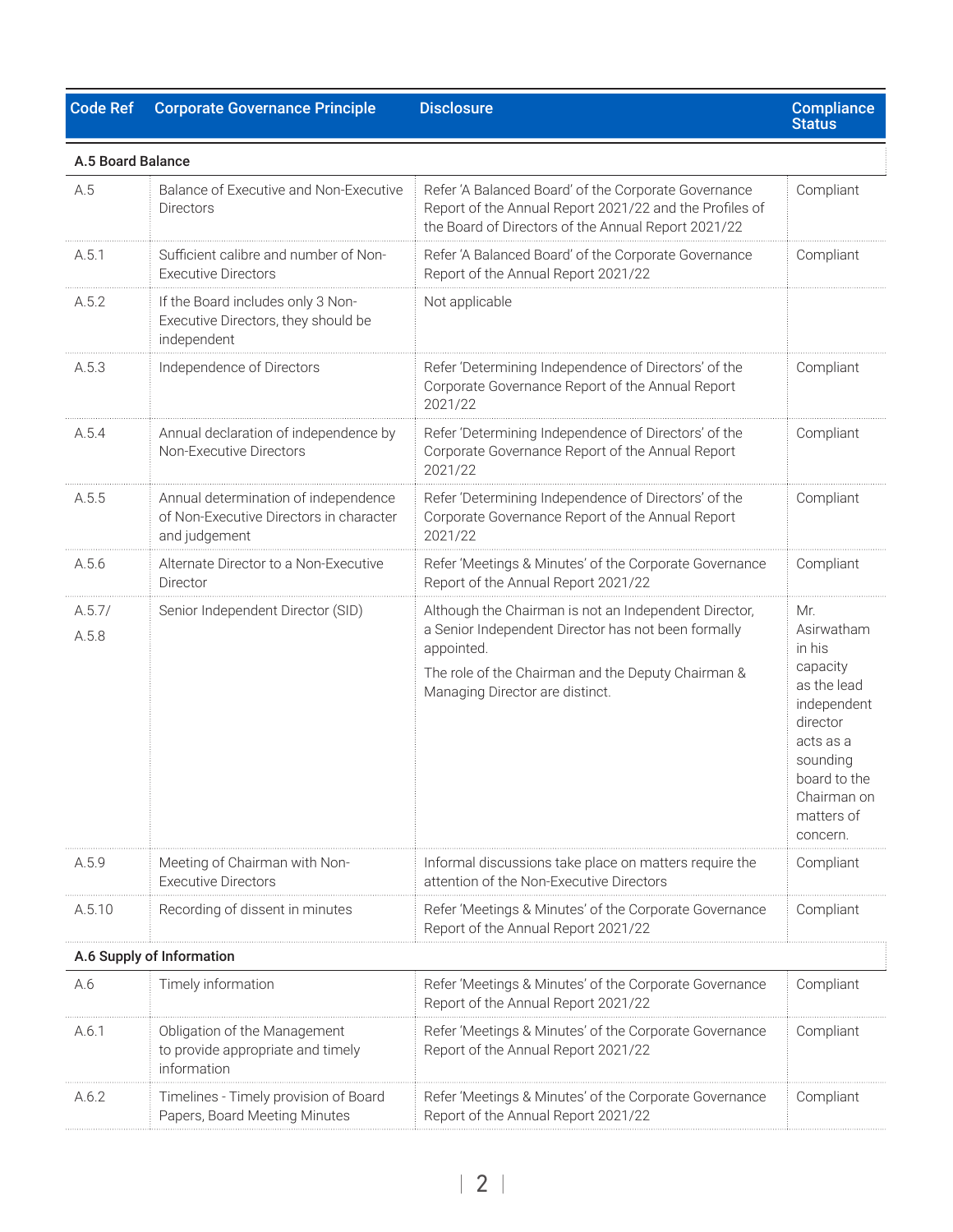## Code Ref Corporate Governance Principle Disclosure

|                 | A.7 Appointments to the Board                                                                                   |                                                                                                                                                                                                                                        |           |
|-----------------|-----------------------------------------------------------------------------------------------------------------|----------------------------------------------------------------------------------------------------------------------------------------------------------------------------------------------------------------------------------------|-----------|
| A.7             | Formal and transparent procedure for<br>appointments to the Board                                               | Refer 'Appointment, Re-appointment, Re-Election,<br>Retirement and Resignation of Directors' of the Corporate<br>Governance Report of the Annual Report 2021/22                                                                        | Compliant |
| A.7.1           | Nomination Committee - appointment,<br>terms of reference, members, disclosure                                  | Refer 'Nomination Committee Report' of the Annual<br>Report 2021/22                                                                                                                                                                    | Compliant |
| A.7.2           | Annual assessment of Board<br>composition                                                                       | Refer 'Appointment, Re-appointment, Re-Election,<br>Retirement and Resignation of Directors' of the Corporate<br>Governance Report of the Annual Report 2021/22 and<br>'Nomination Committee Report' of the Annual Report<br>2021/22   | Compliant |
| A.7.3           | Disclosures on appointments to the<br>Board                                                                     | Refer 'Appointment, re-appointment, re-election,<br>retirement and resignation of Directors' of the Corporate<br>Governance Report of the Annual Report 2021/22                                                                        | Compliant |
| A.8 Re-election |                                                                                                                 |                                                                                                                                                                                                                                        |           |
| A.8             | Directors to submit themselves for re-<br>election at regular intervals                                         | Refer 'Appointment, re-appointment, re-election,<br>retirement and resignation of Directors' of the Corporate<br>Governance Report of the Annual Report 2021/22                                                                        | Compliant |
| A.8.1           | Re-election/re-appointment of Non-<br>Executive Directors in accordance with<br>provisions of the Companies Act | Refer 'Appointment, re-appointment, re-election,<br>retirement and resignation of Directors' of the Corporate<br>Governance Report of the Annual Report 2021/22 and<br>'Nomination Committee Report' of the Annual Report<br>2021/22   | Compliant |
| A.8.2           | Re-election by shareholders                                                                                     | Refer 'Appointment, re-appointment, re-election,<br>retirement and resignation of Directors' of the Corporate<br>Governance Report of the Annual Report 2021/22 and<br>'Nomination Committee Report' of the Annual Report<br>2021/22   | Compliant |
| A.8.3           | Resignation                                                                                                     | Refer 'Appointment, re-appointment, re-election,<br>retirement and resignation of Directors' of the Corporate<br>Governance Report of the Annual Report 2021/22                                                                        | Compliant |
|                 | A.9 Appraisal of Board Performance                                                                              |                                                                                                                                                                                                                                        |           |
| A.9             | Periodical appraisals of Board<br>Performance                                                                   | Refer 'Appointment, re-appointment, re-election,<br>retirement and resignation of Directors' of the Corporate<br>Governance Report of the Annual Report 2021/22                                                                        | Compliant |
| A.9.1           | Formal annual assessment                                                                                        | Refer 'Appointment, re-appointment, re-election,<br>retirement and resignation of Directors' of the Corporate<br>Governance Report of the Annual Report 2021/22 and<br>'Remuneration Committee Report' of the Annual Report<br>2021/22 | Compliant |
| A.9.2           | Self-evaluation, Nomination Committee<br>to assess improvements                                                 | Refer 'Appointment, re-appointment, re-election,<br>retirement and resignation of Directors' of the Corporate<br>Governance Report of the Annual Report 2021/22                                                                        | Compliant |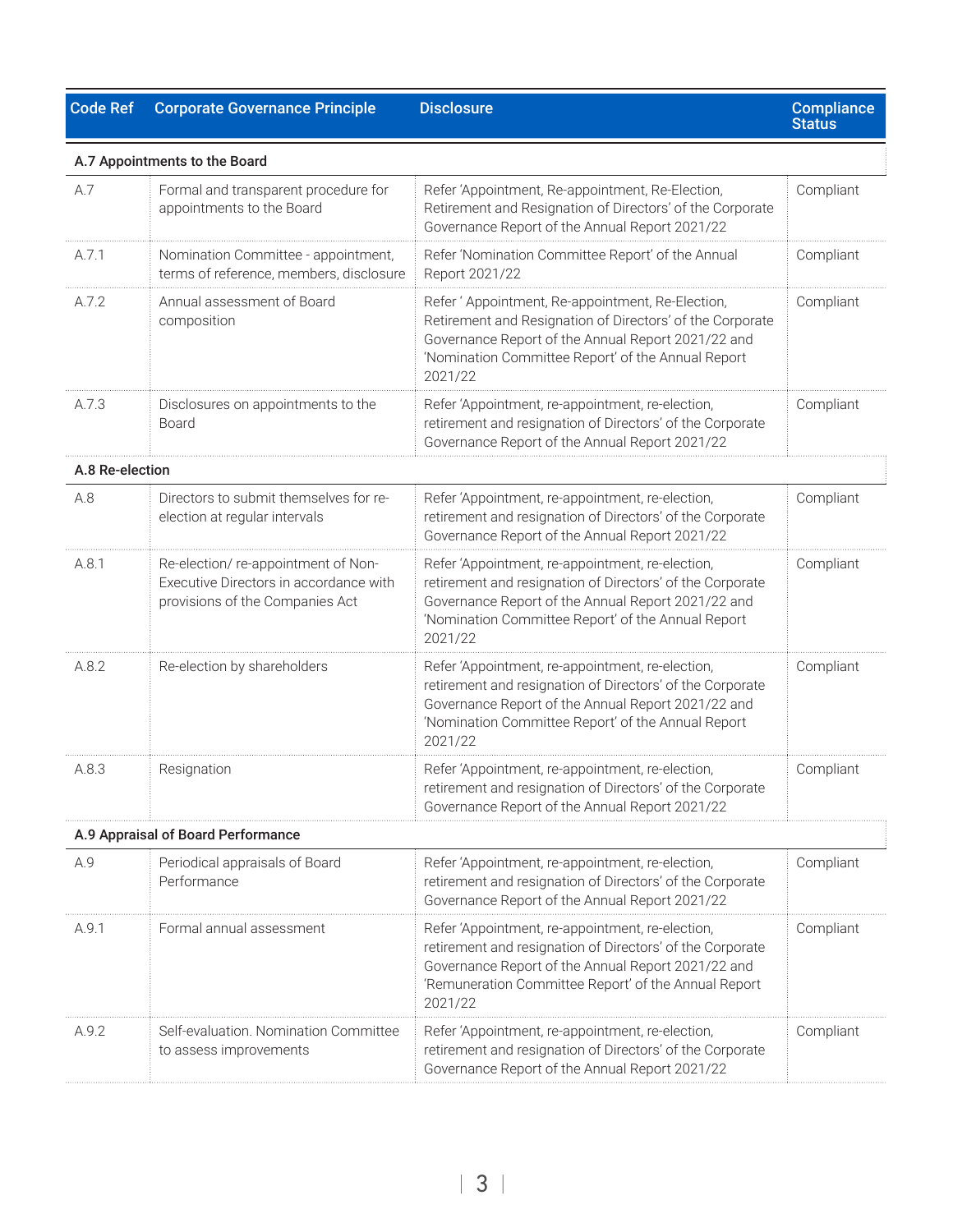| <b>Code Ref</b>                 | <b>Corporate Governance Principle</b>                                                                                | <b>Disclosure</b>                                                                                                                                                                                                                      | <b>Compliance</b><br><b>Status</b> |
|---------------------------------|----------------------------------------------------------------------------------------------------------------------|----------------------------------------------------------------------------------------------------------------------------------------------------------------------------------------------------------------------------------------|------------------------------------|
| A.9.3                           | Review participation, contribution and<br>engagement of each director at Re-<br>election                             | Refer 'Appointment, re-appointment, re-election,<br>retirement and resignation of Directors' of the Corporate<br>Governance Report of the Annual Report 2021/22 and<br>'Nomination Committee Report' of the Annual Report<br>2021/22   | Compliant                          |
| A.9.4                           | Disclose performance evaluation<br>procedure in Annual report                                                        | Refer 'Appointment, re-appointment, re-election,<br>retirement and resignation of Directors' of the Corporate<br>Governance Report of the Annual Report 2021/22                                                                        | Compliant                          |
|                                 | A.10 Disclosure of information in respect of Directors                                                               |                                                                                                                                                                                                                                        |                                    |
| A.10.1                          | Annual Report to disclose specified<br>information regarding Directors                                               | Refer 'Meetings & Minutes' of the Corporate Governance<br>Report of the Annual Report 2021/22 and 'Board Profiles',<br>'Group Companies and Directorate' and 'Annual Report of<br>the Board of Directors' of the Annual Report 2021/22 | Compliant                          |
| A.11                            | Appraisal of the Chief Executive Officer<br>(CEO)                                                                    |                                                                                                                                                                                                                                        |                                    |
| A.11.1/<br>A.11.2               | Appraisal of the Chief Executive Officer<br>(CEO) by the Board                                                       | Refer 'Appointment, re-appointment, re-election,<br>retirement and resignation of Directors' of the Corporate<br>Governance Report of the Annual Report 2021/22                                                                        | Compliant                          |
|                                 | <b>B. Directors' Remuneration</b>                                                                                    |                                                                                                                                                                                                                                        |                                    |
|                                 | <b>B.1 Remuneration Procedure</b>                                                                                    |                                                                                                                                                                                                                                        |                                    |
| <b>B.1.1 to</b><br><b>B.1.5</b> | Establish process for developing<br>policy on executive remuneration and<br>individual director's remuneration.      | Refer 'Appointment, re-appointment, re-election,<br>retirement and resignation of Directors' of the Corporate<br>Governance Report of the Annual Report 2021/22 and<br>'Remuneration Committee Report' of the Annual Report<br>2021/22 | Compliant                          |
|                                 | <b>B.2 Level and Make Up of Remuneration</b>                                                                         |                                                                                                                                                                                                                                        |                                    |
| <b>B.2.1 to</b><br>B.2.10       | Levels and Make Up of remuneration<br>of both Executive and Non-Executive<br><b>Directors</b>                        | Refer 'Appointment, re-appointment, re-election,<br>retirement and resignation of Directors' of the Corporate<br>Governance Report of the Annual Report 2021/22 and<br>'Remuneration Committee Report' of the Annual Report<br>2021/22 | Compliant                          |
|                                 | <b>B.3 Disclosures of Remuneration</b>                                                                               |                                                                                                                                                                                                                                        |                                    |
| <b>B.3.1</b>                    | Statement of remuneration policy and<br>details of remuneration of the Board to<br>be disclosed in the Annual Report | Refer 'Remuneration Committee Report' of the Annual<br>Report 2021/22                                                                                                                                                                  | Compliant                          |
|                                 | <b>C. Relations with Shareholders</b>                                                                                |                                                                                                                                                                                                                                        |                                    |
|                                 | C.1 Constructive use of the Annual General Meeting (AGM) and Conduct of General Meetings                             |                                                                                                                                                                                                                                        |                                    |
| C.1.1                           | Dispatch of Notice of AGM and related<br>papers to shareholders                                                      | Notices of meetings are circulated to the shareholders<br>within the stipulated time in accordance with the<br>Companies Act.                                                                                                          | Compliant                          |
| C.1.2                           | Separate resolution for each issue                                                                                   | A separate resolution on each issue is proposed at the<br>Annual General Meeting of the Company.                                                                                                                                       | Compliant                          |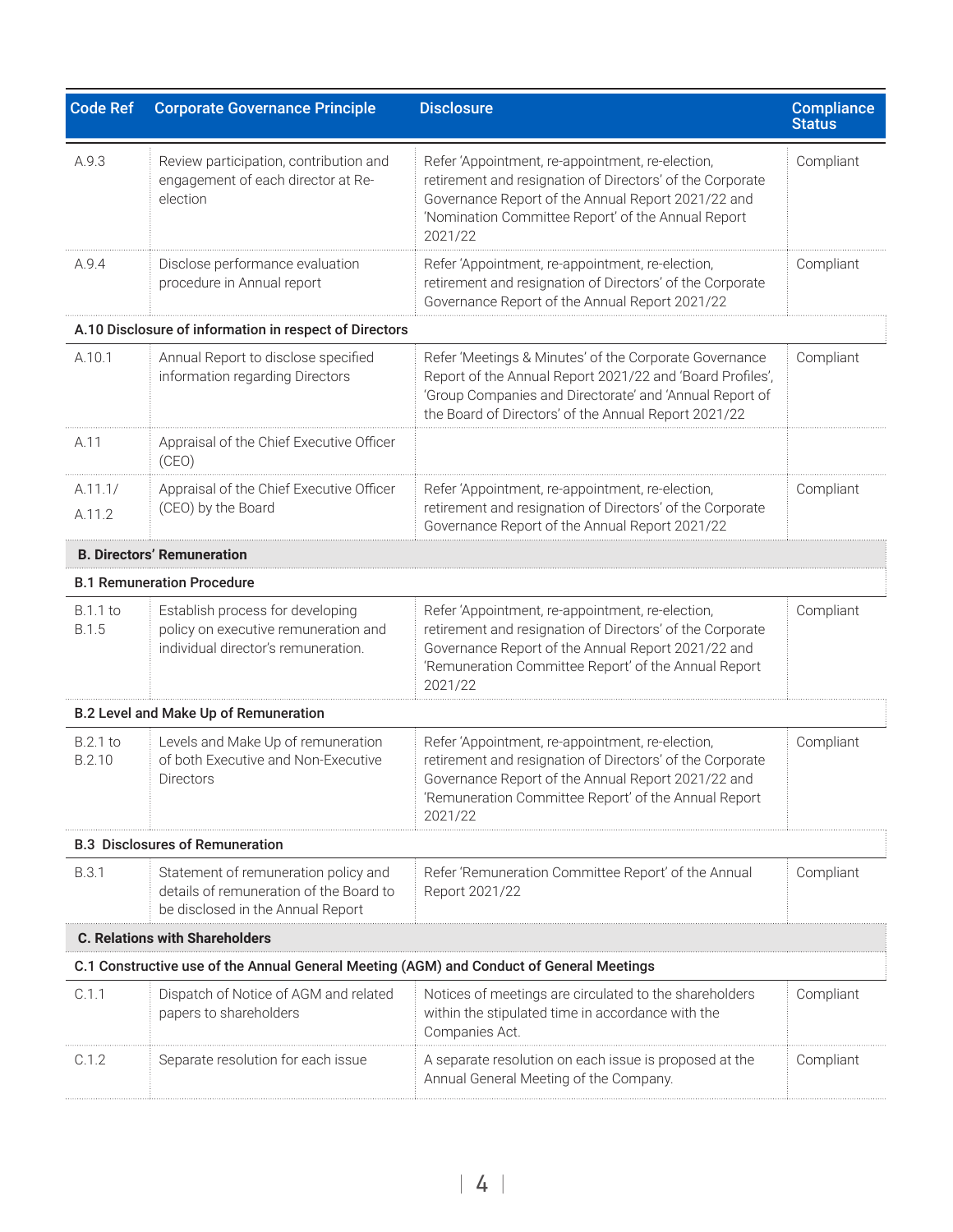| <b>Code Ref</b>                                           | <b>Corporate Governance Principle</b>                                                                                                                     | <b>Disclosure</b>                                                                                                                                                                                                                                                                                                                                                                                                           | <b>Compliance</b><br><b>Status</b> |  |
|-----------------------------------------------------------|-----------------------------------------------------------------------------------------------------------------------------------------------------------|-----------------------------------------------------------------------------------------------------------------------------------------------------------------------------------------------------------------------------------------------------------------------------------------------------------------------------------------------------------------------------------------------------------------------------|------------------------------------|--|
| C.1.3                                                     | Accurate recording and counting valid<br>proxy appointments received for general<br>meetings                                                              | All proxy appointments received are duly recorded and<br>counted in respect of each resolution, where a vote has<br>been taken on a show of hands.                                                                                                                                                                                                                                                                          | Compliant                          |  |
| C.1.4                                                     | Availability of Chairmen of Board<br>Committees at the Annual General<br>Meeting                                                                          | The Chairmen of the Audit, Related Party Transactions<br>Review, Remuneration and Nomination Committees are<br>present at the Annual General Meetings.                                                                                                                                                                                                                                                                      | Compliant                          |  |
| C.1.5                                                     | Summary of Notice of General Meetings<br>and procedures governing voting at<br><b>General Meetings</b>                                                    | In the event the appropriate numbers of shareholders<br>give their intimation in writing and request for a poll, the<br>procedures involved in voting would be circulated. In<br>the absence of such intimation all issues at the General<br>Meeting will be passed by show of hands.                                                                                                                                       | Compliant                          |  |
|                                                           | C.2 Communication with shareholders                                                                                                                       |                                                                                                                                                                                                                                                                                                                                                                                                                             |                                    |  |
| $C.2.1$ to<br>C.2.3                                       | Effective communication with<br>shareholders and disclosure of the<br>method of communication with the<br>shareholders                                    | The Company encourages effective communication with<br>the shareholders and answers queries and concerns of<br>shareholders through the Group Company Secretarial<br>Division and Registrars. Any matters relating to the<br>shareholders are effectively and efficiently dealt by the<br>Group Company Secretarial Division and the Registrars of<br>the Company.                                                          | Compliant                          |  |
| $C.2.4$ to<br>C.2.6                                       | Contact person in relation to<br>shareholder matters                                                                                                      | Group Company Secretarial Division and/or the Registrars<br>could be contacted in relation to shareholder matters.                                                                                                                                                                                                                                                                                                          | Compliant                          |  |
| $C.2.5$ to<br>C.2.7                                       | Process to make Directors aware of the<br>issues and concerns of Shareholders<br>and disclosing same and the process<br>responding to shareholder matters | The Company Secretaries maintain a record of all<br>correspondence received and would deliver such<br>correspondence to the Board or individual Director as<br>applicable. The Board or individual Director, as applicable<br>will generate an appropriate response to all validly<br>received shareholder correspondence and will direct<br>the Company Secretaries to send the response to the<br>particular shareholder. | Compliant                          |  |
|                                                           | C.3 Major and material transactions                                                                                                                       |                                                                                                                                                                                                                                                                                                                                                                                                                             |                                    |  |
| C.3.1/<br>C.3.2                                           | Disclosure of Major related party<br>transactions                                                                                                         | The Company ensures that in the event of a major related<br>party transaction takes place, all required approvals are<br>obtained and that the disclosure requirements of the<br>Listing Rules of the Colombo Stock Exchange are strictly<br>adhered to.                                                                                                                                                                    | Compliant                          |  |
|                                                           | <b>D</b> Accountability and Audit                                                                                                                         |                                                                                                                                                                                                                                                                                                                                                                                                                             |                                    |  |
| D. 1 Financial and Business Reporting (The Annual Report) |                                                                                                                                                           |                                                                                                                                                                                                                                                                                                                                                                                                                             |                                    |  |
| D.1.1                                                     | Board's responsibility in presenting<br>Annual Report                                                                                                     | The Board recognizes its responsibility to present<br>a balanced and understandable assessment of the<br>Group's financial position. Performance and prospects in<br>accordance with the requirements of the Companies Act.<br>The Financial Statements are prepared and presented in<br>accordance with Sri Lanka Accounting Standards.                                                                                    | Compliant                          |  |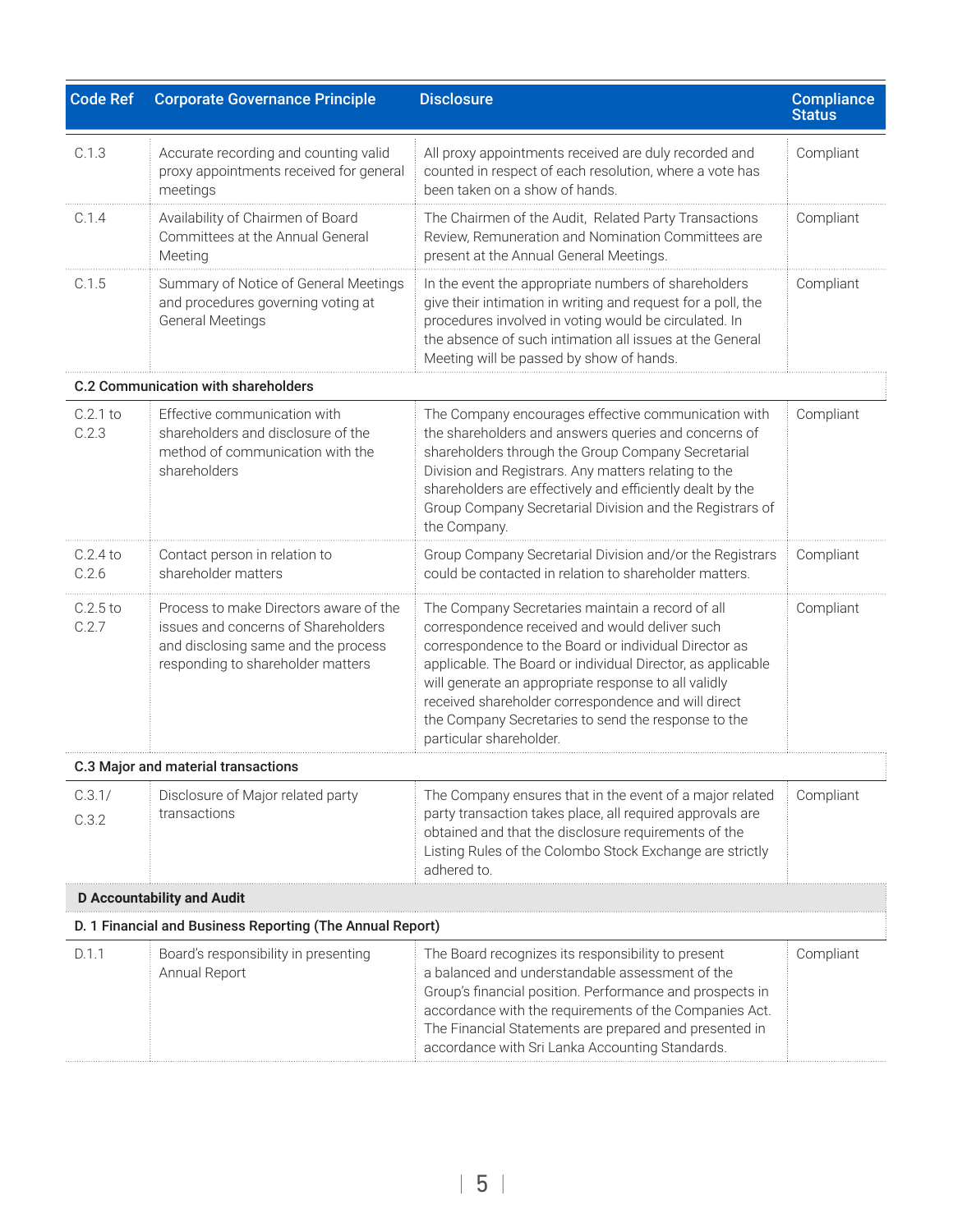| <b>Code Ref</b> | <b>Corporate Governance Principle</b>                                                                               | <b>Disclosure</b>                                                                                                                                                                                                                                                                                                                                  | <b>Compliance</b><br><b>Status</b> |
|-----------------|---------------------------------------------------------------------------------------------------------------------|----------------------------------------------------------------------------------------------------------------------------------------------------------------------------------------------------------------------------------------------------------------------------------------------------------------------------------------------------|------------------------------------|
| D.1.2           | Interim and price sensitive reports to<br>public and regulators                                                     | In preparing Annual and Interim Financial Statements,<br>the Company complies with the requirements of the<br>Companies Act, Sri Lanka Accounting Standards and<br>Listing Rules of the Colombo Stock Exchange. The<br>Annual and Interim Financial Statements were published<br>within the stipulated time periods prescribed by the<br>Statutes. | Compliant                          |
|                 |                                                                                                                     | The compliance with all other statutory and regulatory<br>requirements is disclosed in the Corporate Governance<br>Report of the Annual Report 2021/22.                                                                                                                                                                                            |                                    |
| D.1.3           | Declaration of Chief Executive Officer<br>(CEO) and Chief Financial Officer (CFO)                                   | The Statement of Financial Position contains a<br>declaration by the Deputy Chairman & Managing Director<br>and the Chief Financial Officer.                                                                                                                                                                                                       | Compliant                          |
| D.1.4           | Directors' Report declarations                                                                                      | Refer 'Annual report of the Board of Directors' of the<br>Annual Report 2021/22                                                                                                                                                                                                                                                                    | Compliant                          |
| D.1.5           | Statements on responsibilities for<br>preparation of financial statements and<br>internal control                   | Refer 'Statement of Directors' Responsibilities',<br>'Independent Auditor's Report' and 'The Board of Directors'<br>Statement on Internal Controls' of the Annual Report<br>2021/22                                                                                                                                                                | Compliant                          |
| D.1.6           | Management Discussion & Analysis                                                                                    | Refer 'Management Discussion and Analysis' of the<br>Annual Report 2020/21                                                                                                                                                                                                                                                                         | Compliant                          |
| D.1.7           | Serious Loss of Capital                                                                                             | In the unlikely event of the net assets of the company<br>falling below half of Shareholders Funds the Board will<br>summon an Extraordinary General Meeting (EGM)to<br>notify the shareholders of the position and to explain the<br>remedial action being taken.                                                                                 | Compliant                          |
| D.1.8           | <b>Related Party Transactions</b>                                                                                   | Refer 'Related Party Transactions Review Committee<br>Report' of the Annual Report 2021/22                                                                                                                                                                                                                                                         | Compliant                          |
|                 | D.2 Risk Management and Internal Control                                                                            |                                                                                                                                                                                                                                                                                                                                                    |                                    |
| D.2.1           | Board's responsibility to monitor the<br>company's risk management and<br>internal control systems                  | Refer 'The Board of Directors' Statement on Internal<br>Controls' of the Annual Report 2021/22                                                                                                                                                                                                                                                     | Compliant                          |
| D.2.2           | Confirmation by the Directors on<br>carrying out a robust assessment of the<br>principal risks faced by the company | Refer 'The Board of Directors' Statement on Internal<br>Controls' of the Annual Report 2021/22                                                                                                                                                                                                                                                     | Compliant                          |
| D.2.3           | Presence of an internal audit function                                                                              | The Company is equipped with an independent Internal<br>Audit Department                                                                                                                                                                                                                                                                           | Compliant                          |
| D.2.4           | Review the process and effectiveness of<br>risk management and internal control by<br>the Audit Committee           | Refer 'Audit Committee Report' of the Annual Report<br>2021/22                                                                                                                                                                                                                                                                                     | Compliant                          |
| D.2.5           | The Statement of Internal Control                                                                                   | Refer 'The Statement of Directors' Statement on Internal<br>Controls' of the Annual Report 2021/22                                                                                                                                                                                                                                                 | Compliant                          |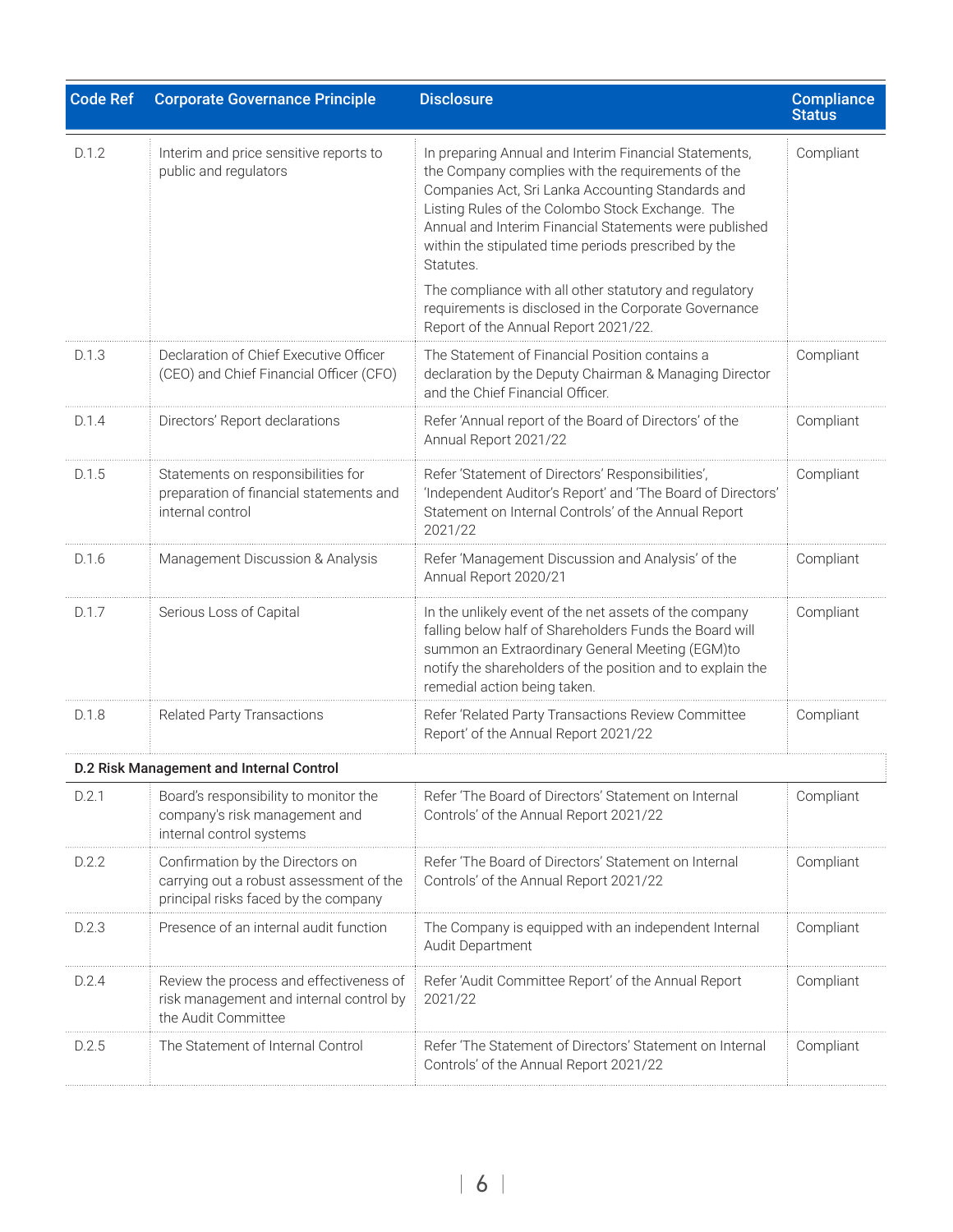| <b>Code Ref</b>            | <b>Corporate Governance Principle</b>                                                                                                                                                 | <b>Disclosure</b>                                                                                                                                                                                                                                                                  | <b>Compliance</b><br><b>Status</b> |
|----------------------------|---------------------------------------------------------------------------------------------------------------------------------------------------------------------------------------|------------------------------------------------------------------------------------------------------------------------------------------------------------------------------------------------------------------------------------------------------------------------------------|------------------------------------|
| <b>D.3 Audit Committee</b> |                                                                                                                                                                                       |                                                                                                                                                                                                                                                                                    |                                    |
| $D.3.1$ to<br>D.3.3        | Composition, Duties and Disclosures                                                                                                                                                   | Refer 'Audit Committee Report' of the Annual Report<br>2021/22                                                                                                                                                                                                                     | Compliant                          |
|                            | <b>D.4 Related Party Transactions Review Committee</b>                                                                                                                                |                                                                                                                                                                                                                                                                                    |                                    |
| $D.4.1$ to<br>D.4.3        | <b>Composition and Duties</b>                                                                                                                                                         | Refer 'Related Party Transactions Review Committee<br>report' of the Annual Report 2021/22                                                                                                                                                                                         | Compliant                          |
| D.5                        | Code of Business Conduct & Ethics                                                                                                                                                     |                                                                                                                                                                                                                                                                                    |                                    |
| D.5.1                      | Disclosure of the presence of code<br>of business conduct and ethics for<br>Directors and Key Management<br>Personnel and declaration of<br>compliance                                | The Group has put in place a code of ethics &<br>professional conduct to provide employees with guidance<br>on recognizing and handling areas of ethical ambiguity<br>with guidance on how to report unethical conduct and to<br>nurture a culture of openness and accountability. | Compliant                          |
| D.5.2                      | Presence of a process to identify and<br>report material and price sensitive<br>information                                                                                           | The Company ensures that material and price sensitive<br>information is promptly identified and reported in<br>accordance with the requirements of the Listing Rules of<br>the Colombo Stock Exchange.                                                                             | Compliant                          |
| D.5.3.                     | Policy, process for monitoring and<br>disclosure of share transactions made<br>by any Director, Key Management<br>Personnel or any other employee<br>involved in financial reporting. | Refer 'Related Party Transactions Review Committee<br>report' of the Annual Report 2021/22                                                                                                                                                                                         | Compliant                          |
| D.5.4                      | Chairman's affirmation that he is not<br>aware of any violation of the provision of<br>the code of business conduct and ethics                                                        | Refer 'Chairman's Statement on Governance' and 'The<br>Board of Directors' Statement                                                                                                                                                                                               | Compliant                          |
|                            | <b>D.6 Corporate Governance Disclosures</b>                                                                                                                                           | on Internal Controls' of the Annual Report 2021/22                                                                                                                                                                                                                                 |                                    |
| D.6.1                      | Directors to disclose good Corporate<br>Governance principles and practices in<br>place, in the Annual Report                                                                         | Refer 'Corporate Governance Report' of the Annual Report<br>2021/22                                                                                                                                                                                                                | Compliant                          |
|                            | <b>E. Institutional Investors</b>                                                                                                                                                     |                                                                                                                                                                                                                                                                                    |                                    |
|                            | E.1 Shareholder Voting                                                                                                                                                                |                                                                                                                                                                                                                                                                                    |                                    |
| E.1.1                      | Regular and structured dialogue with<br>shareholders                                                                                                                                  | Refer 'Relations with Shareholders' and 'Communication<br>with Shareholders' of the Corporate Governance Report of<br>the Annual Report 2021/22                                                                                                                                    | Compliant                          |
| E.2                        | Evaluation of Governance Disclosures                                                                                                                                                  |                                                                                                                                                                                                                                                                                    |                                    |
| E.2                        | Institutional investors should be<br>encouraged to give due weight to all<br>relevant factors when evaluating the<br>Company's governance arrangements                                | Refer 'Relations with Shareholders' and 'Communication<br>with Shareholders' of the Corporate Governance Report of<br>the Annual Report 2021/22                                                                                                                                    | Compliant                          |